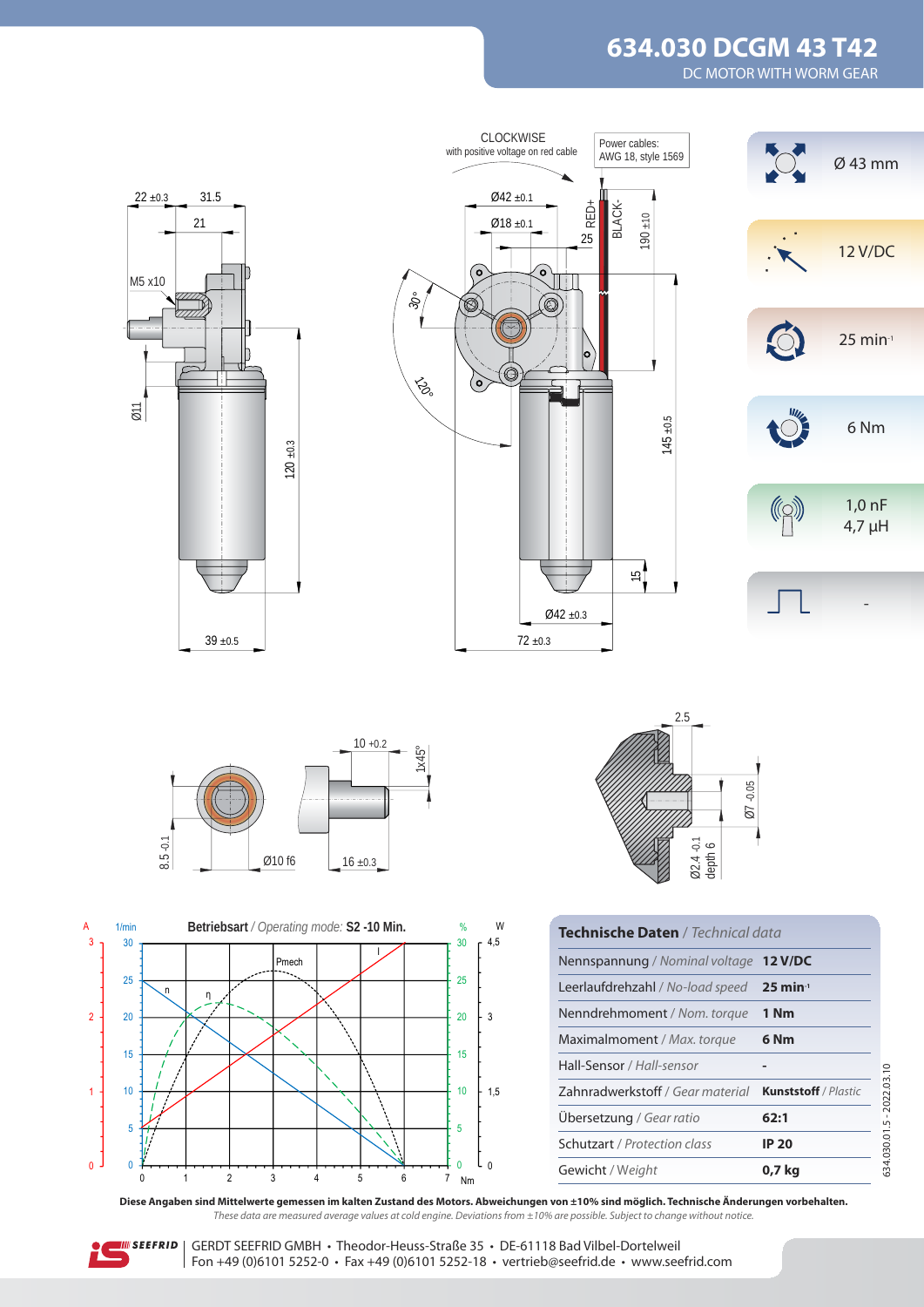#### **Allgemeines**

Alle Angaben zu DC-Motoren und DC-Linearantrieben sind Mittelwerte gemessen im kalten Zustand. Abweichungen von ±10% sind möglich. Technische Änderungen vorbehalten.

Aktuelle Informationen finden Sie auf unserer Internetseite unter www.seefrid.com.

#### *General*

*All data to DC motors and DC linear actuators are measured average values at cold engine. Deviations from ±10% are possible. Subject to change without notice.* 

*Current information you will find on our website www.seefrid.com.*

#### **Symbole** / *Symbols*









**EMV Entstörung** *EMC filter*



Nennspannung [V] Leerlaufdrehzahl [min-1] Maximalmoment [Nm] *Nominal voltage [V] No-load speed [rpm] Maximum torque [Nm]*



Ø Motortopf [mm]Motorbefestigung [mm] Hall-Sensor Motor diameter [mm] Mounting of motor [mm] Hall sensor







### **Allgemeines Anschlussschema für Motoren mit eingebautem Hall-Sensor**

*General connection diagram for motors with built-in Hall sensor*

**• Anschlussschema mit 1-Kanal Hall-Sensor**  *Connection diagram with a 1-channel Hall sensor*



**• Anschlussschema mit 2-Kanal Hall-Sensor**

*Connection diagram with a 2-channel Hall sensor*